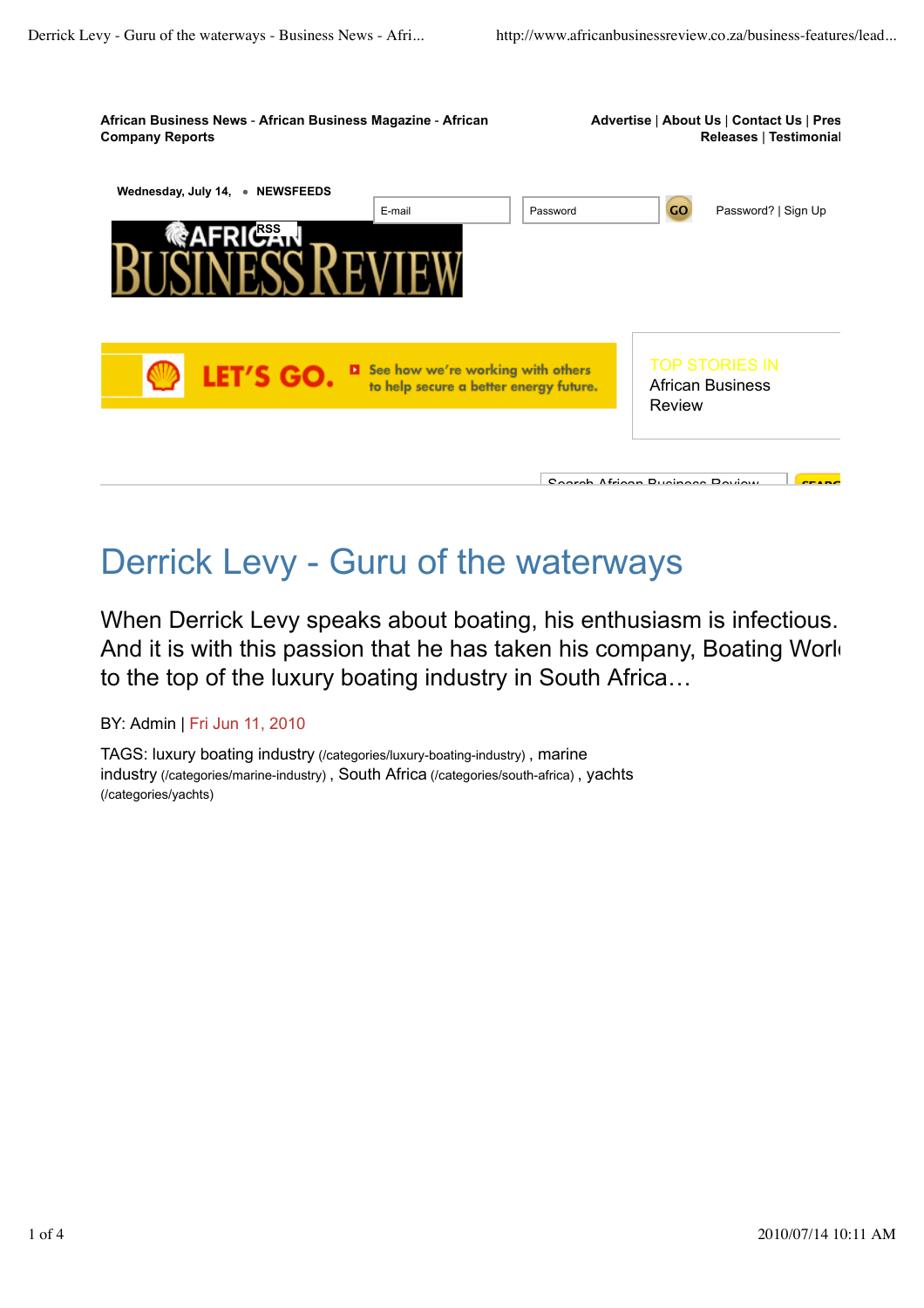

## **Derrick Levy**

**Boating World** is proud to be celebrating its 11th year in the luxury boat industry and its 2nd year since expanding from Durban into Cape Town. Boating World has become an established leader among the marine industry's elite dealerships. Specializing in luxury motor-yachts between 20 and 120 foot from prestigious brands like **Fairline** and **Riviera**, it has become synonymous with top drawer luxury; and well known for their absolute attention-to-detail concerning even the most basic necessity.

As a fourth generation family in the boating business, it is clear that boating runs in Levy's genes. His son, Dean, has inherited the same excellent talent, knowledge, and passion as his father and runs Boating International in Johannesburg, which specializes in smaller boats. His daughter, Caryne, runs the highly successful **Club Marine Insurance**, both which are in the boating world , and Club Marine Insurance is one of the biggest specialist boating insurance company in South Africa today. Derrick's life partner and business partner, Suzanne Glock, is co-owner of the highly successful Boating World, whicl has offices in both Durban and Cape Town.

Derrick has steered the Boating World Group with great success through the years, by helping his clients make their dreams a reality and by bringing an unsurpassed degree of professionalism and service to the industry. It is with his intimate knowledge of boating that Levy has proudly secured the position of exclusive distributor of the prestigious Fairline Luxury Yacht brand, as well the Cruising and Fishing Motor Yacht brand, Riviera, in South Africa.

Levy's art of selling, service excellence and his expert boating knowledge stems from his childhood, growing up on the Vaal River, where he inherited the love of boating from his father Arne. His father taught him everything there is to know about boats as a youngster and it wasn't long before the ins and outs of boating became second nature to him. Involved from the age of 11 with the running of his father "Arnie's Boatel" on the Vaal River where up to 60 boats were being launched a day over the summer week end, he was exposed to every possible aspect of the business from a very early age.

Levy also has a list of 'water sports' achievements as long as his arm. Amongst others, he represented South Africa in Ski Racing (competing in all major international tournaments) and won the Italian Grand Prix on Lake Como. He has also represented the country in Barefoot Skiing and Boat racing, and is a qualified skipper for motor boats yachts up to 100 tons. And the amazing thing is that his father acquired his South African colours in power boat racing while both his children acquired their South African colors in waterskiing. So to say it runs in the family is indeed an understatement.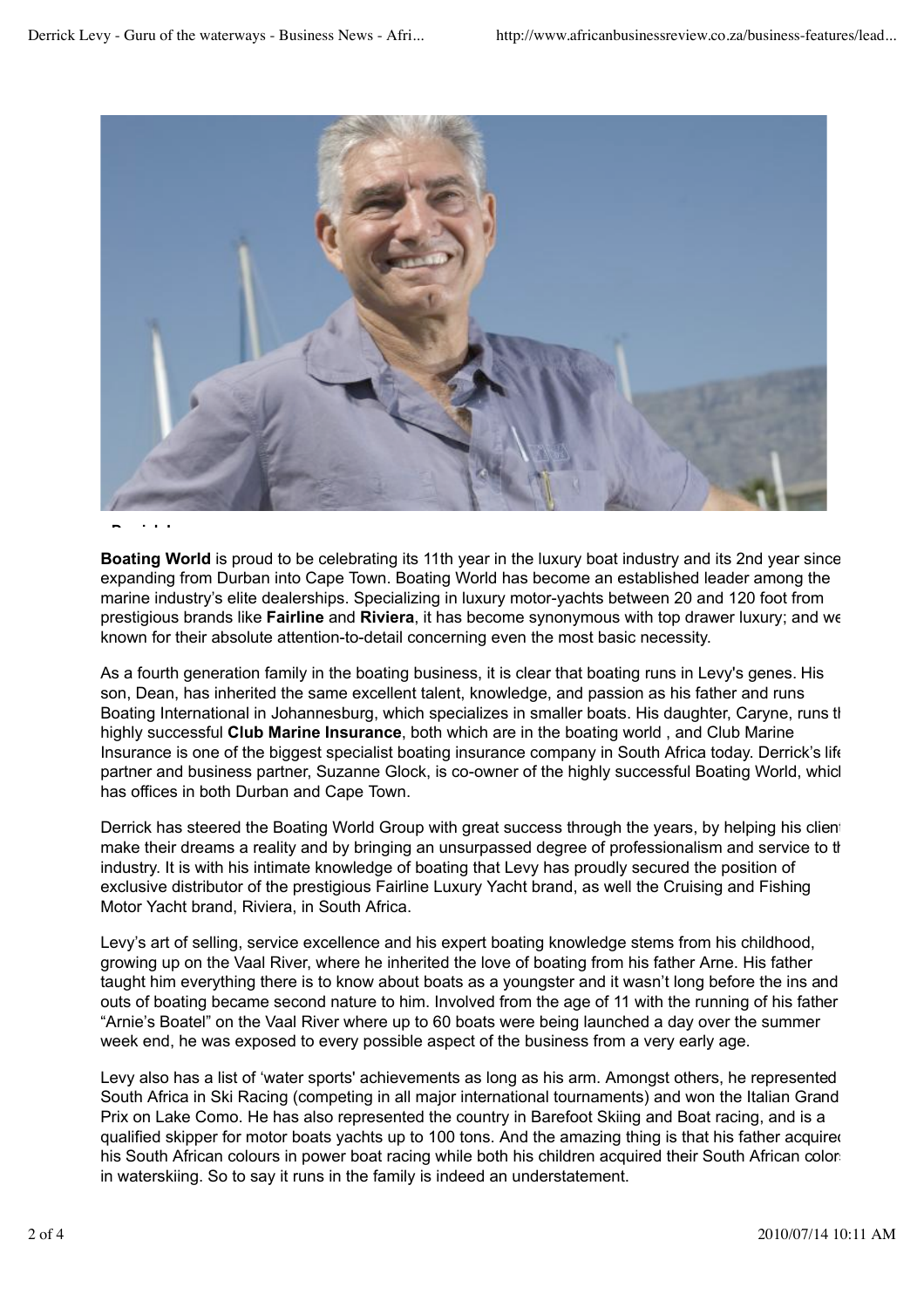"To me, owning Boating World is not just work - it is my passion. And it's also an opportunity to show others something that I am very passionate about - the boating lifestyle" says Levy. "The memories and bonds families and friends create together while skiing, cruising, sport boating or fishing is irreplaceable

Optimism is something that Derek has perfected. Even back in the days when he'd work to launch boat at his father's Boatel as a young boy, he was a visionary and achiever. "Because I come from a boating background, I understand what is important to clients", he enthuses. For years there was a demand for him to open a branch in Cape Town, home to many of the bigger craft in the market. In the 2 years that he and Suzanne have been in Cape Town, the Boating World business has shown good growth. They have recently relocated their Cape Town branch from their offices in the V&A Waterfront, to a beautiful showroom on the water's edge at the famous Water Club. The showroom is conveniently overlooking optionof Cape Town's biggest Marinas and of course offers instant access to the boats they sell. However Derrick believes he has only just scraped the surface of the potential for luxury boating in Cape Town.

Making a conscious decision to take on only the best of the best boating agencies, he decided that instead of investing in the 'Volkswagens' of the boating world that he wanted to specialize in the 'Bentleys' of the boating world – a term by which the Fairline brand is affectionately known. With this luxury focus, his main focus today is the British brand Fairline – made for luxury leisure cruising, and Riviera – another high quality boat brand from Australia. Levy advises potential buyers to make sure the know why they are buying a vessel in order to make the right choice to suit their needs. "Cape Town buyers tend to invest in luxury cruising style motor yachts with which they enjoy the local harbors surrounding the beautiful Cape coast, while the Riviera sport fishing yachts are popular for catching Yellow Fin Tuna, found in warmer waters about 40 miles off Cape Town, as well as crayfishing off Dasse Island" says Levy. "These are also very popular in the Durban and Richards Bay areas where buyers enjoy the thrill of catching Marlin, Barracuda and Dorado. Bottom fishing and cruising to the beautiful Mozambique island archipelago at Bazaruto has also grown in favour. South Africa's good weather is of course also a big contributor to the success of boat sales in South Africa", comments Levy.

For more information on Derrick Levy or any of Boating Worlds award-winning luxury motor yacht offerings visit **www.boatingworld.co.za** (http://www.boatingworld.co.za)

- SIGN UP (/user/register?destination=) to join the African Business Community
- More African Business News (/news)

## **Bookmark**

 Buzz Up! (http://buzz.yahoo.com/buzz?targetUrl=http%3A%2F%2Fwww.africanbusinessreview.co.za%2Fbusinessfeatures%2Fleadership%2Fderrick-levy-guru-waterways&headline=Derrick+Levy+-+Guru+of+the+waterways&summary=) del.icio.us (http://del.icio.us/post?url=http%3A%2F%2Fwww.africanbusinessreview.co.za%2Fbusinessfeatures%2Fleadership%2Fderrick-levy-guru-waterways&title=Derrick+Levy+-+Guru+of+the+waterways) Digg (http://digg.com/submit?phase=2&url=http%3A%2F%2Fwww.africanbusinessreview.co.za%2Fbusinessfeatures%2Fleadership%2Fderrick-levy-guru-waterways&title=Derrick+Levy+-+Guru+of+the+waterways) Ping This! (http://ping.fm/ref/?link=http%3A%2F%2Fwww.africanbusinessreview.co.za%2Fbusiness-features%2Fleadership%2Fderricklevy-guru-waterways&title=Derrick+Levy+-+Guru+of+the+waterways&body=) Reddit (http://reddit.com/submit?url=http %3A%2F%2Fwww.africanbusinessreview.co.za%2Fbusiness-features%2Fleadership%2Fderrick-levy-guru-waterways& title=Derrick+Levy+-+Guru+of+the+waterways) Technorati (http://technorati.com/search/http%3A %2F%2Fwww.africanbusinessreview.co.za%2Fbusiness-features%2Fleadership%2Fderrick-levy-guru-waterways) **Twitte** (http://twitter.com/home/?status=http%3A%2F%2Fwww.africanbusinessreview.co.za%2Fbusinessfeatures%2Fleadership%2Fderrick-levy-guru-waterways+--+Derrick+Levy+-+Guru+of+the+waterways) Favorite (http://www.execdigital.com/?http%3A%2F%2Fwww.africanbusinessreview.co.za%2Fbusiness-features%2Fleadership%2Fderricklevy-guru-waterways#Derrick+Levy+-+Guru+of+the+waterways) Fracebook (http://www.facebook.com/sharer.php?u=httr %3A%2F%2Fwww.africanbusinessreview.co.za%2Fbusiness-features%2Fleadership%2Fderrick-levy-guru-waterways&